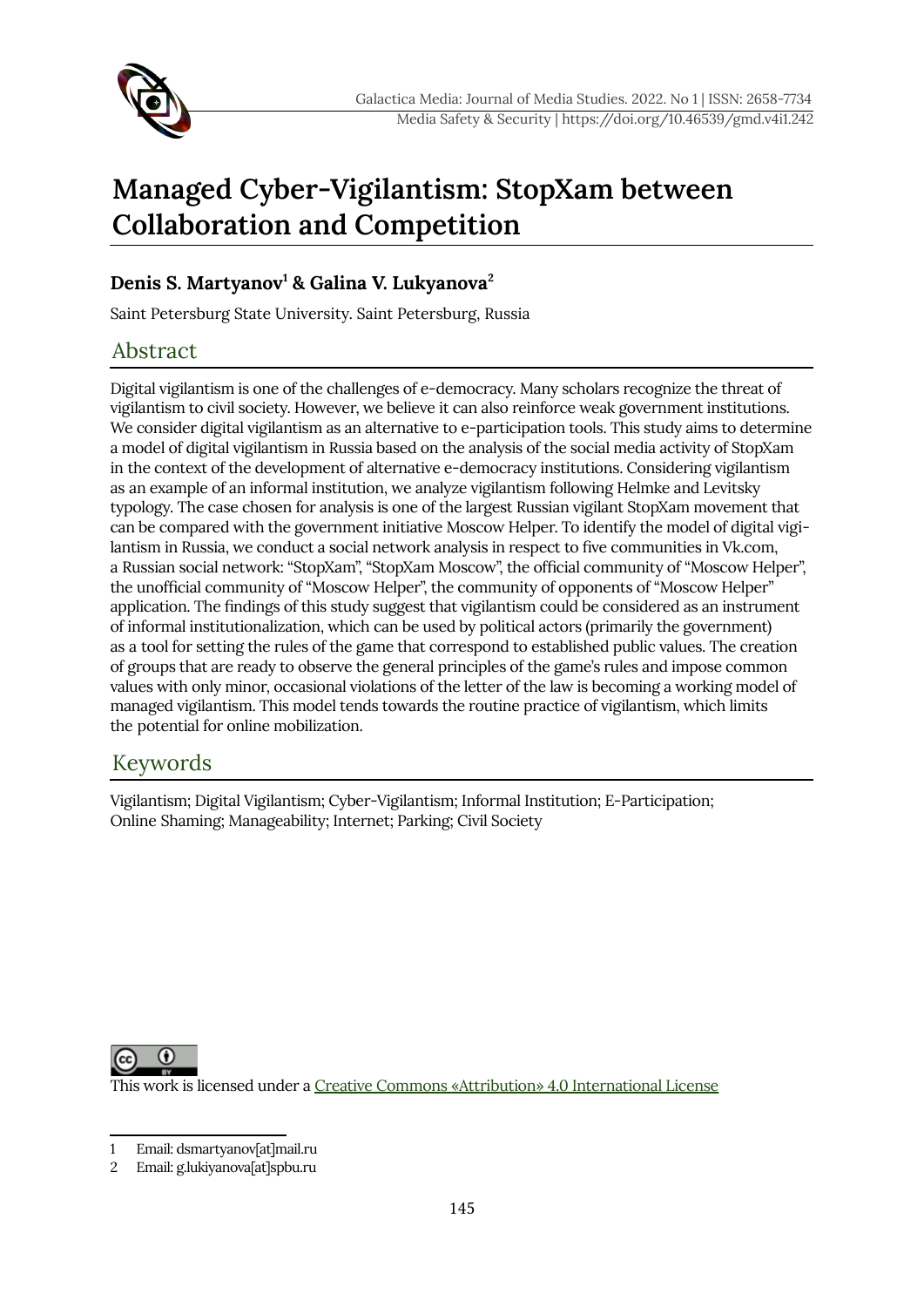

# **Управляемый кибервигилантизм: СтопХам между сотрудничеством и конкуренцией**

#### **Мартьянов Денис Сергеевич[1](#page-1-0) & Лукьянова Галина Владимировна[2](#page-1-1)**

Санкт-Петербургский государственный университет. Санкт-Петербург, Россия

#### Аннотация

Одним из вызовов электронной демократии является проблема цифрового вигилантизма. Часто вигилантизм рассматривается как угроза гражданскому обществу, но в то же время вигилагтизм может усиливать неэффективные государственные институты. Мы рассматриваем цифровой вигилантизм в контексте альтернативы инструментам электронного участия. Целью данного исследования является определение модели цифрового вигилантизма в условиях развития альтернативных институтов электронной демократии на основе анализа активности одной из самых крупных российских вигилантских организаций в социальных медиа. Рассматривая вигилантизм как пример неформального института, мы анализируем этот феномен на основе типологии Хельмке и Левитски. Кейс, выбранный для анализа – вигилантское движение «СтопХам», сравниваемое с государственной инициативой «Помощник Москвы». Мы проводим анализ социальной сети в отношении пяти сообществ в социальной сети «Вконтакте»: «СтопХам», «СтопХам Москва», официальное сообщество «Помощник Москвы», неофициальное сообщество «Помощник Москвы», сообщество противников приложения «Помощник Москвы». Результаты этого исследования позволяют предположить, что вигилантизм можно рассматривать как инструмент неформальной институционализации, используемый политическими акторами (в первую очередь органами государственной власти) в качестве инструмента установления правил игры, соответствующих конвенциональным общественным ценностям. Создание групп, готовых соблюдать общие принципы правил игры и навязывать общие ценности с незначительными, случайными нарушениями буквы закона, становится рабочей моделью «управляемого вигилантизма». Эта модель цифрового вигилантизма имеет тенденцию к рутинной практике вигилантизма, что ограничивает потенциал для онлайн-мобилизации.

#### Ключевые слова

вигилантизм; цифровой вигилантизм; кибервигилантизм; неформальный институт; электронное участие; онлайновый шейминг; управляемость; Интернет; парковка; гражданское общество



Это произведение доступно по лицензии Creative Commons «Attribution» («Атрибуция») 4.0 **[Всемирная](http://creativecommons.org/licenses/by/4.0/)** 

<span id="page-1-0"></span>Email: dsmartyanov[at]mail.ru

<span id="page-1-1"></span><sup>2</sup> Email: g.lukiyanova[at]spbu.ru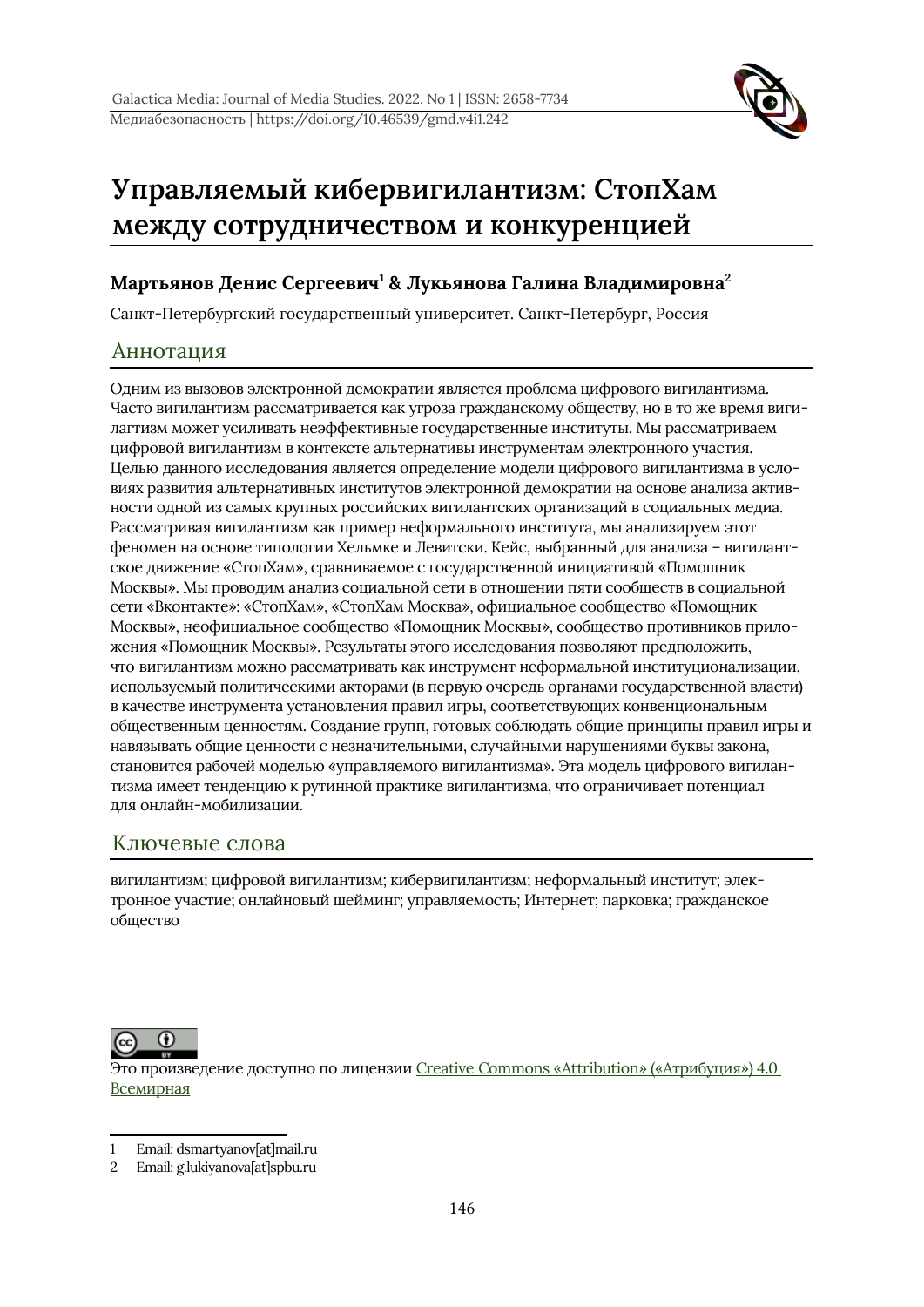

# **Introduction**

The digital space is attracting considerable interest due to opportunities for people to interact in order to protect public interests. In media research that studies the political and administrative aspects of digital transformation, the focus has always been on the development of e-democracy (Bremmer, 2010; Chadwick, 2003; Päivärinta & Sæbø, 2006), e-participation (Macintosh & Smith, 2002; Wirtz, Daiser & Binkowska, 2018), e-government (Fang, 2002; Gupta & Jana, 2003; Smorgunov, Popova & Tropinova, 2020), and programs for the formation of smart cities and the use of big data. However, the actors initiating joint actions of Internet users in order to achieve socially significant goals can be different, as well as the models of such interaction. Digital vigilantism is one of them.

There are some challenges involved in providing a generally accepted definition of vigilantism. The simplest definition is "taking the law into one's own hands" (Rosenbaum & Sederburg, 1974, p. 542), which means "acts or threats of coercion in violation of the formal boundaries of an established sociopolitical order which, however, are intended by the violators to defend that order from some form of subversion" (Bateson, 2021, pp. 925-926). Vigilantism is considered as a type of selfjustice that occurs when authorized agencies fail to cope with the functioning of the formal justice system and some groups in society take over the performance of those functions (Burrows, 1976). Digital vigilantism has also been called "Internet vigilantism," "netilantism," "cyber-vigilantism," "online vigilantism," or "digilantism" (Chang & Poon, 2017). It can be understood both in a quite narrow sense, as a result of moral outrage or a general sense of taking offense, typically towards an act that has been transmitted via online services (Trottier, 2017), and broadly, as any vigilante activity in cyberspace.

Although studies of vigilantism, in general, have been conducted for decades, research into the phenomenon of digital vigilantism has started since the late 1990s. Vigilantism is theoretically important for political science because it is closely related to core concepts like power and state-building (Bremmer, 2010). However, the research is currently mainly conducted outside of political science, for instance, in computer science or law (Chang & Poon, 2017).

There is a considerable amount of literature both on the conceptualization of vigilantism (Bremmer, 2010; Trottier, 2019) and on the study of individual cases (Chang & Poon, 2017; Gabdulhakov, 2018; Volkova & Lukyanova, 2020; Volkova, Lukyanova & Martyanov, 2021). The phenomenon of digital vigilantism is described in works analyzing both institutional vigilantism (Arrobi, 2018; Nivette, 2016) and specific manifestations of spontaneous vigilantism: cyberbullying (Smokowski & Evans, 2019), doxing (Douglas, 2016), online shaming (Skoric, 2010), and hactivism (Klein, 2015). The existing body of research suggests that the reasons for digital vigilantism lie in the relatively weak institutionalization of the Internet, which is perceived as the "wild, wild web" (Mclure, 2000). This factor causes great risks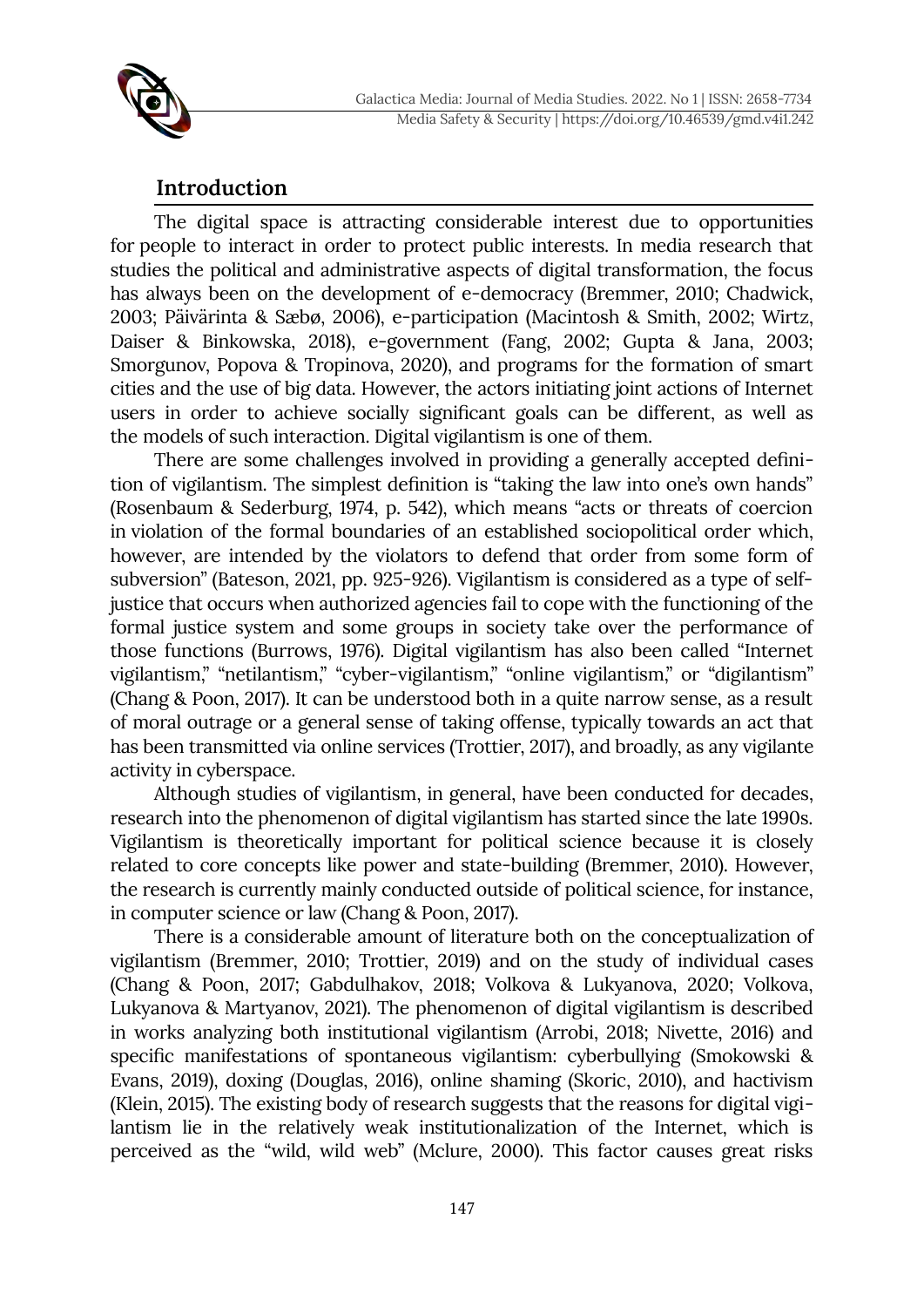

involved in the digitalization of vigilantism. For example, digital vigilantism is criticized for the fact that instead of strengthening social control, it contributes to making things more anarchic because activity on the Internet is too hard to regulate (Chang & Poon, 2017).

So far, very little attention has been paid to digital vigilantism as an alternative to e-participation tools or a potential substitution for formal institutions. This paper aims to identify a model of digital vigilantism in Russia (using the example of the StopXam movement) in the context of the development of alternative e-democracy institutions.

Relying upon a neoinstitutional approach, we explore vigilantism in the system of informal institutions. First, we formulate reasons for the emergence of vigilante groups and investigate the place of vigilantism in the institutional environment applying Helmke and Levitsky typology of institutions. Secondly, to determine the correspondence of Russian digital vigilantism to complementary or substitutive types, we study the audience of virtual communities associated with two institutional practices in Russia: StopXam movement and the Moscow government's "Moscow Helper". By examining these cases of competing institutions of vigilantism and tools offered by the government, we formulate features of the management of informal institutions in modern Russia.

# **Vigilantism as a Sign of Statelessness**

Although in Russia, as well as throughout the world, cases of spontaneous, non-institutionalized cyber-vigilantism with the use of cyberbullying, doxing, and other methods are quite common, our research is aimed at studying those forms of cyber-vigilantism that are institutional in nature and act as a potential substitution for formal institutions.

The reason for the emergence of vigilante groups is the weakness or absence of formal institutions. Vigilantism occurs in "stateless locations" (Nivette, 2016, p. 142). The goals of vigilantes, as a rule, complement the goals of formal institutions, but vigilante groups can provoke insecurity, injustice and disorder, and form alternative rules of the game focused on techniques of violent self-help (Nivette, 2016, p. 143). The existence of vigilante groups usually provides evidence of ineffective, weak formal institutions that cannot provide security. The systemic dominance of vigilantism is a sign of failed states (Nivette, 2016, pp. 144-145; Schuberth, 2013).

Another factor of vigilantism is the lack of legitimacy, which is associated with the effectiveness of an institution but is not determined by it. The idea of statelessness can actually be only an interpretation of illegitimacy by a specific person. Such vigilantism does not complement formal institutions but denies them, and it can contribute to the replacement of formal institutions. In this case, the vigilantes question the right of the state to legitimize violence (Nivette, 2014). Wilkinson et al. give the example of the disadvantaged American Black youth, which does not see police as legitimate (Nivette, 2016, p. 146; Wirtz, Daiser & Binkowska, 2018).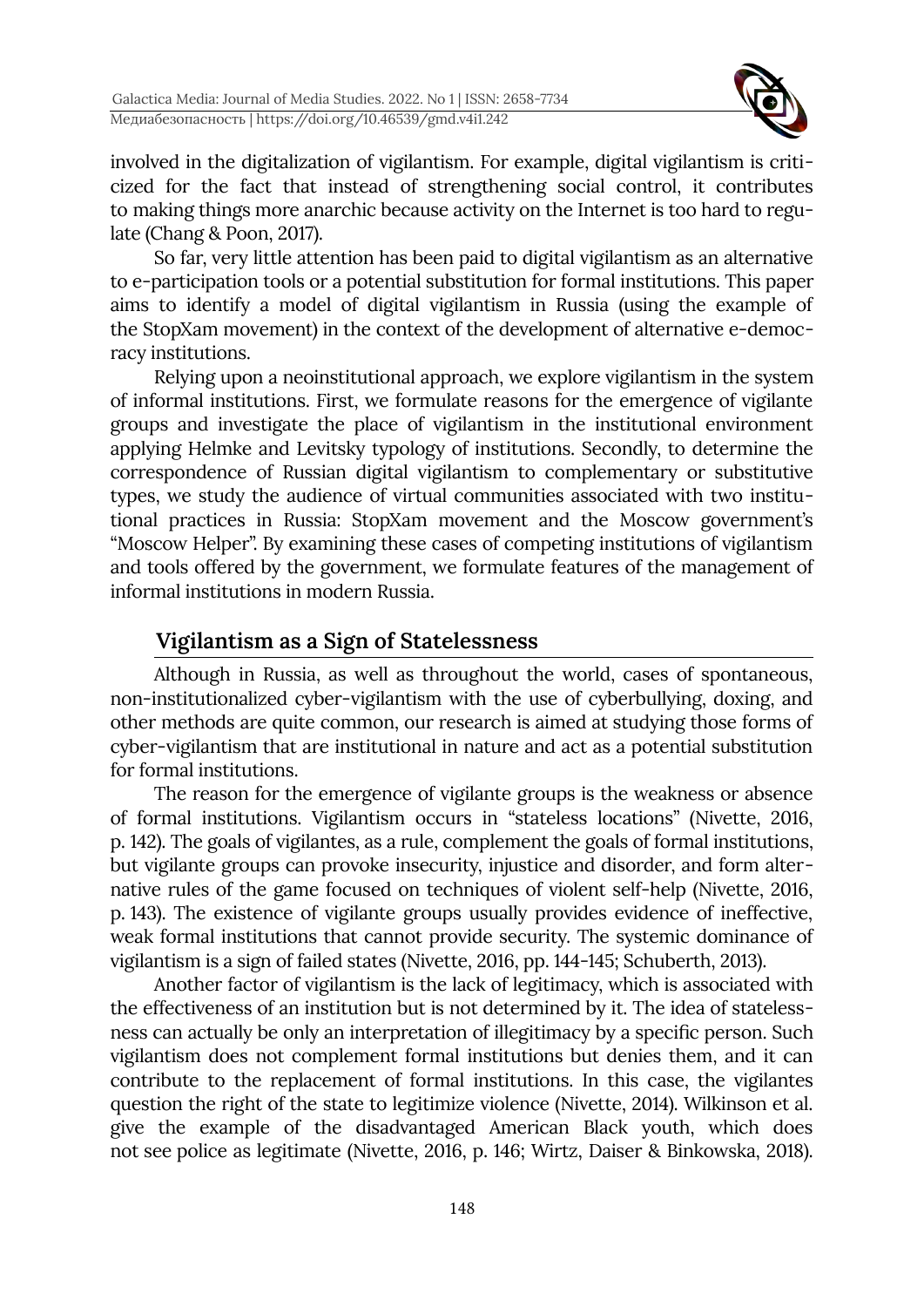

Distrust and lack of legitimacy can become significant factors in the institutionalization of substitutive vigilantism. Vigilantism, in this case, calls into question the state's monopoly of physical force, which is a challenge to state sovereignty as a whole.

# **The place and role of vigilantism in the institutional environment**

Vigilantism is considered a classic example of an informal institution (Bateson, 2021, p. 937), but the question of how this informal institution relates to formal institutions remains debatable. To demonstrate the place of vigilantism in the institutional environment, we turned to the well-known Helmke and Levitsky typology of institutions (Table 1) (Helmke & Levitsky, 2004).

|                     | Effective formal institutions | Ineffective formal institutions |
|---------------------|-------------------------------|---------------------------------|
| Convergent outcomes | Complementary                 | Substitutive                    |
| Divergent outcomes  | Accommodating                 | Competing                       |

#### **Table 1. A typology of informal institutions by Helmke and Levitsky**

Bateson underlines that vigilantism competes with a formal institution (Bateson, 2021, p. 937), but the goals of vigilantism and public institutions often coincide. We assume that in the typology of Helmke and Levitsky vigilantism cannot be labeled exclusively as competing. Competing institutions are possible when the state is actually absent, but modern vigilantism is also widespread in countries where public institutions are generally quite strong. When the actions of vigilantes and public institutions have similar results, vigilantism can be attributed to complementary and substitutive institutions.

In the state/civil society environment, vigilante groups are referred to either as intermediate institutions ('twilight institutions') or as 'non-civil society'. 'Twilight institutions' attempts to deal directly with 'offenders' (Arrobi, 2018). At the same time, if 'twilight institutions' assume governmental functions and thereby contribute to the normal functioning of the state and society, the term 'non-civil society' seeks to show the destructive nature of vigilantism. Functioning of the 'non-civil society' institutions can contribute to the formation of public values opposite to the existing ones. In the Helmke and Levitsky typology, 'twilight institutions' correspond to the substitutive type and non-civil society to the competing one. Both phenomena are characteristic of African politics (Lund, 2006).

Since vigilantism somehow presupposes an arbitrary redistribution of functions from public institutions in favor of public groups, it is hardly possible to speak of a full-fledged complementary type. In this case, it is more appropriate to talk about effective institutions of societal participation, new formal institutions, and the 'new regulatory state', in which police encourage private actors to assist in mini-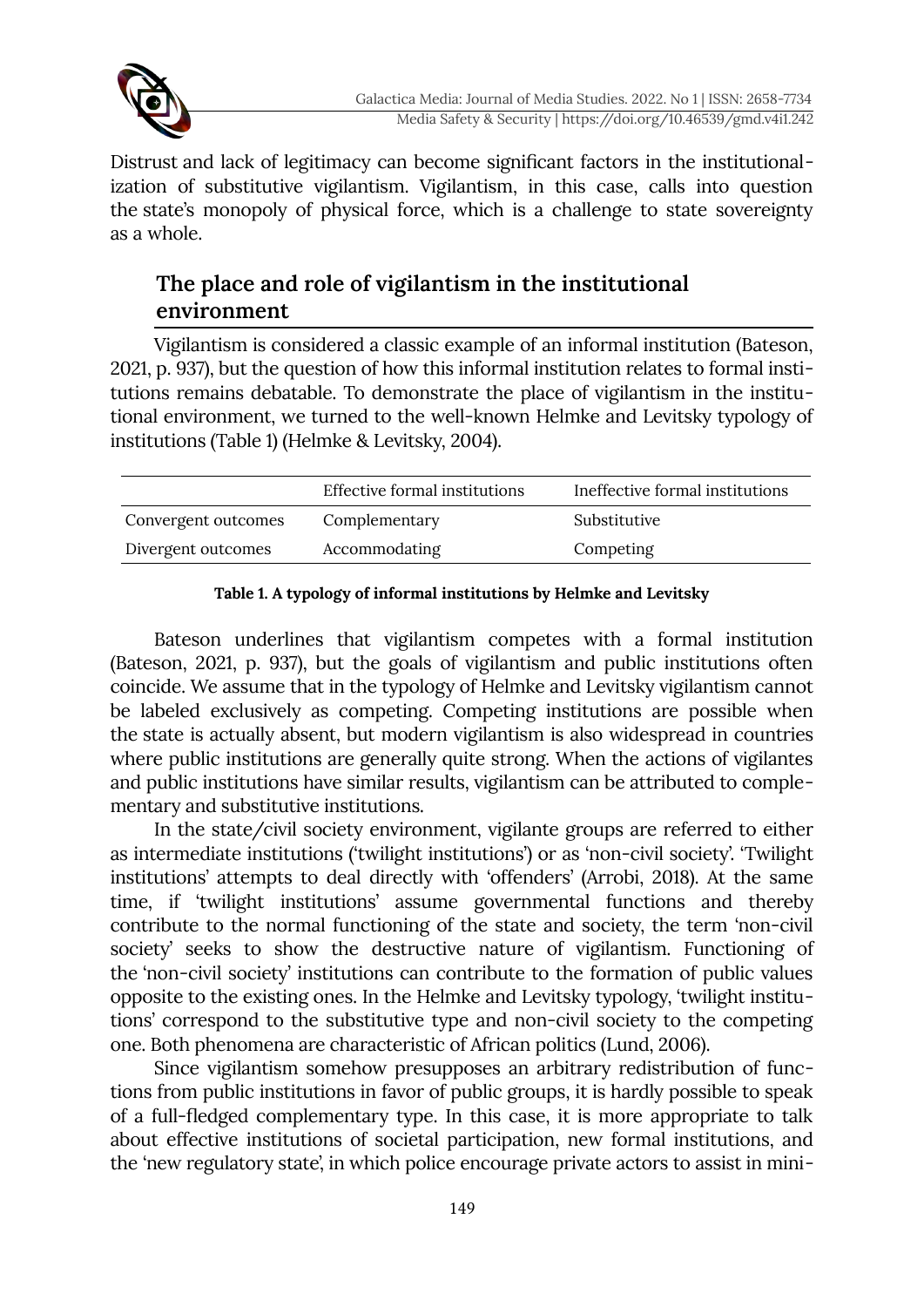

mizing disorder and preventing legal infractions (Walsh, 2014, p. 240). However, the boundaries between vigilantism and participation are sufficiently mobile and, therefore, blurred.

In the context of the implementation of neoliberal policy, efficiency improvement can be achieved through the involvement of citizens, and the state is ready to transfer some of its functions to public groups. Walsh identifies three types of interaction between government authorities and private citizens (Walsh, 2014). Deputization is institutionalized partnerships between government and citizens, contractual or legal relations compelling cooperation. Responsibilization encourages citizen participation through support on a voluntary basis. Autonomization involves participation without governmental solicitation (Walsh, 2014).

The interaction between public authorities and society will also include examples located somewhere between the theoretical types of informal institutions. Many of them demonstrate signs of complementary rules of the game rather than substitutive ones.

# **Case Description**

For our analysis, we have selected two examples of institutional practices in Russia: StopXam movement and the Moscow government's "Moscow Helper" application.

Among Russia's numerous and various organizations, many were labeled by the mass media as vigilante. At the same time, the vast majority of such movements and organizations have faced problems, e. g., their virtual communities in social networks have been blocked. The case chosen by us, StopXam movement, on the contrary, received presidential grants for a certain period, and was supported by the government. Nevertheless, it lost the status of an organization through a court decision. The very emergence of StopXam movement, like some other vigilante groups in Russia, is associated with the transformation of the progovernment youth movement Nashi created to consolidate loyal youth. From the beginning, they faced criticism from Western-oriented media and politicians, who immediately labeled it with Nashism (Nashi and fascism). However, the movement positioned itself as anti-fascist. The organization split into several autonomous movements that dealt with specific problems.

StopXam that emerged in 2010, despite the lack of organizational status and funding from the authorities, continues its active functioning.

StopXam appeared to combat "rudeness on the roads" in Russia. Among the frequent actions taken by members of the movement in recent years, one of the prominent directions is fighting against illegal parking. Parking in the wrong places is a common practice in Russia. It becomes an informal institution, the expected rules of the game, which many motorists share. The absence of a system of strict sanctions on the part of the authorities institutionalizes such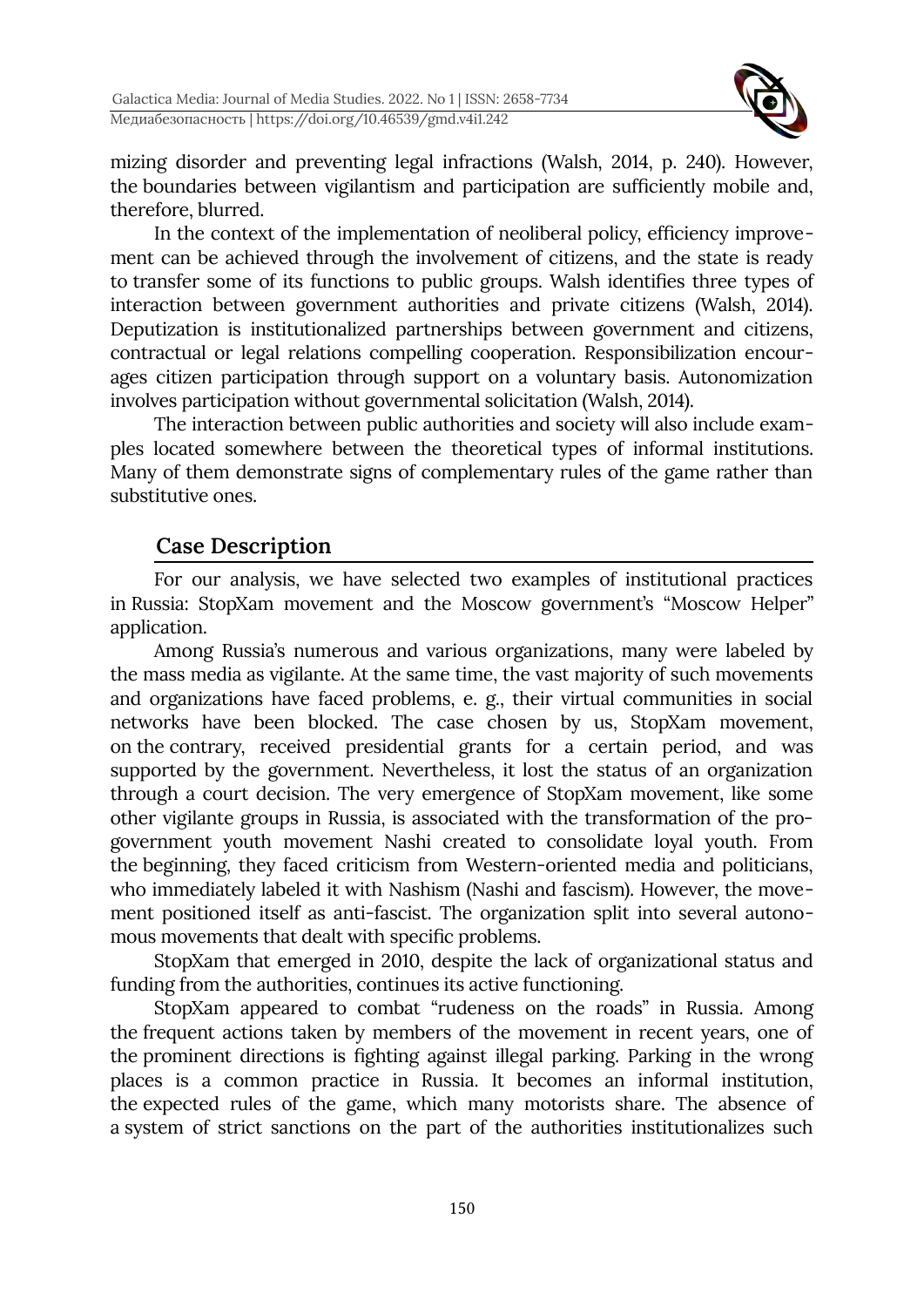

behavior and forms a distorted model of public values ("I am free to park where I want and where it is convenient for me").

The development of e-participation tools has led to the emergence of a kind of competitor to StopXam: Moscow Helper application. This app was launched in 2015. With its help, citizens could photograph a violation of the rules and send a photo of the violator's car to the authorities. The authorities have to check the fact of the violation and decide on a fine for the vehicle owner. In turn, the activity of citizens using the app is encouraged by the government which provides them with discounts on travel, parking, etc. By 2021, the application has been downloaded by over 700,000 people.

At the same time, even the official application has encountered some legal difficulties. In 2019, the use of the application was actually suspended due to the decision of the Supreme Court, which made it impossible to involve citizens in reporting violations. The work was resumed after some changes in the legislation.

# **StopXam vs Moscow Helper: Complementary or Substitutive?**

Let us try to determine the place of the StopXam movement in the institutional environment in Russia.

StopXam acts as an alternative to police. The goals of the police and StopXam are the same: to make drivers observe the rules. In this regard, StopXam can be either a complementary or a substitutive subject of institutionalization. Since StopXam's activists' actions involve both the group's sanctions and a call to the police, it is difficult to determine their role unambiguously. Therefore, the concepts of complementary and substitutive institutions should be seen as ideal types. StopXam, which received grants and acted as a little helper of members of the government, could of course be considered as a movement close to the complementary type. But the violations of the law that StopXam was accused of suggest that, in general, the vigilant nature of this group pushed it to the functions of a substitutive institution.

Some illegal actions taken by StopXam include unauthorized placement of stickers on cars, the use of violence, as well as shaming based on shooting videos of violators and publishing these materials on Youtube.

StopXam does not use radical methods of internet vigilantism. Although the publication of videos that condemn the behavior of drivers who violate the rules can be called shaming, it is more important that this shaming is not personalized. StopXam's goals are not naming (disclosing the identities of the violators), doxing, or bullying. The activities of the StopXam participants themselves are not anonymous, which is typical for cyber-vigilantes. StopXam participants and violators are potentially equal in terms of their identification. Therefore, both can become the object of criticism and attacks on social media, which usually do not happen. Thus, the Internet is used to promote public values and, as in the case of regional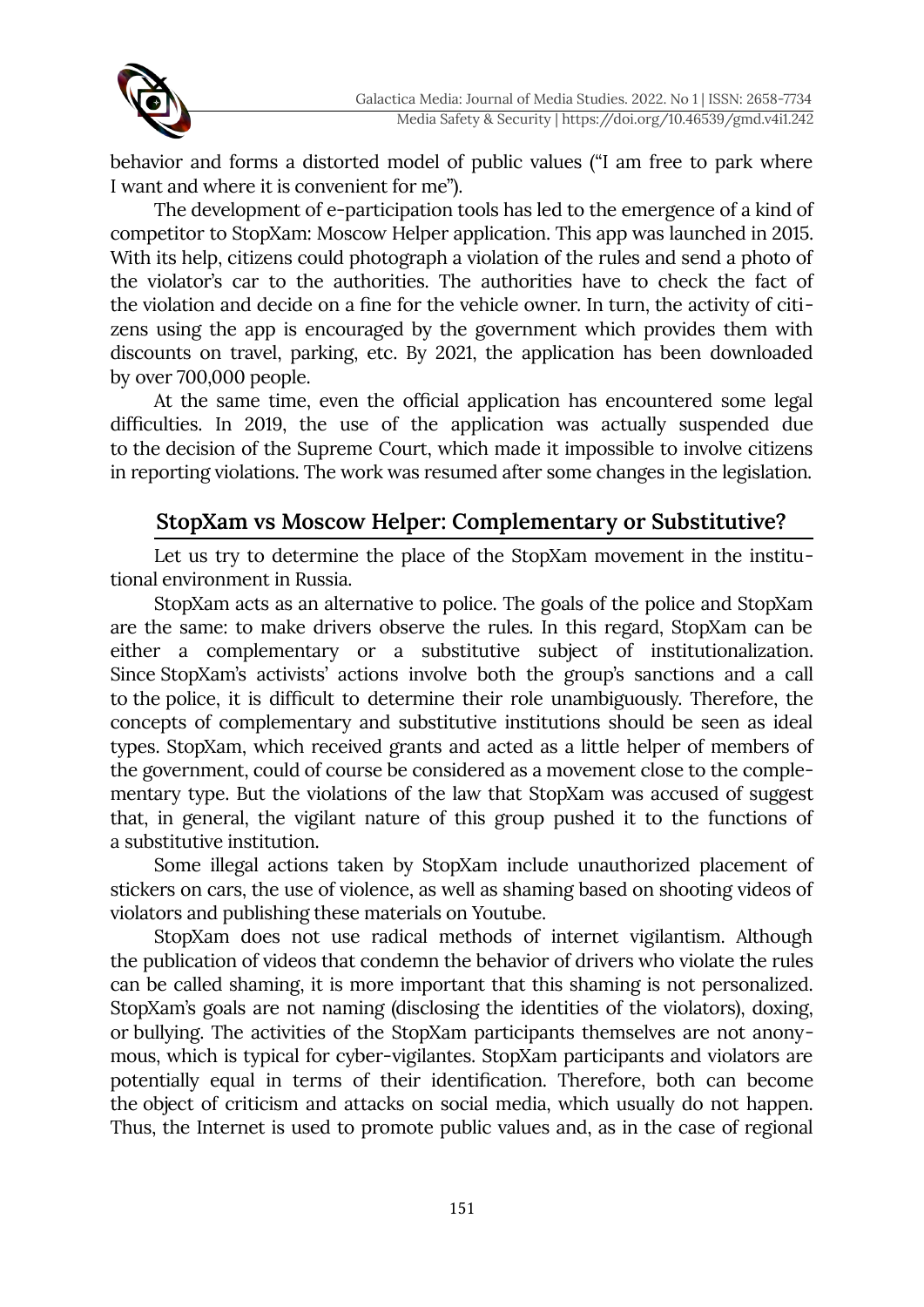

organizations of StopXam, of earning money from advertising. In this sense, StopXam's activity resembles extreme bloggers, who are very numerous in Russia.

It is believed that a factor of vigilantism has lowered public confidence in police and criminal justice (Haas, Keijser & Bruinsma, 2014; Trottier, 2019), so it is essential to focus on the level of trust in the police and that of vigilante communities in Russia.

According to sociological research, trust in the police as an institution in Russia was estimated in 2020 at 36% ("fully trust" response), with the level of "completely distrust" position at 21% ("Trust in institutions", 2020). Surveys commissioned by the Ministry of Internal Affairs of Russia record a positive trend in the growth of trust in police activities from 38.4% in 2016 to 44.9% ("Assessment of police activity in the Russian Federation in 2020", 2020).

The research data published in media on the support of the StopXam movement show the approval of the activities of these vigilantes. According to the study conducted by the Public Verdict Foundation which has a critical attitude towards the phenomenon of vigilantism in Russia, 52% of respondents support StopXam's actions of putting stickers on the windshield of a car and shooting a video of the subsequent events. At the same time, 39% of respondents supported the drivers. The phenomenon of vigilantism itself (i.e., the enforcement of order by some citizens against other citizens) was supported by 56%, while 34% recognized the monopoly of the police on enforcement of order (Mclure, 2000).

Among StopXam's supporters, there are also some police officials; 52% of them positively assess the activities of StopXam (Laschenov, 2018).

However, it cannot be said that StopXam is an appropriate example of a neoliberal transfer of powers to a public movement that would handle detained culprits to the police (Trottier, 2019). The police, who do not always interfere in the actions of StopXam activists, usually acts as an arbitrator in the conflict between StopXam and traffic rules violators.

Thus, the phenomenon of vigilantism in Russia demonstrates a certain social divide. It is due to both an ambiguous attitude towards the police and the acceptance of the symbolic violence on the part of the vigilantes.

Of particular interest is that the StopXam movement was initially sanctioned by the Russian political elite and was supposed to play the role of a civilian police officer. Since the current vigilante movements often emerged in the way that is similar to StopXam, we can assume that Russia has a widespread model of "managed" (loyal) vigilantism that tries to remain within the framework of a complementary institute, rarely committing any actions of the substitutive institute in case of police inaction.

Despite the formal institutionalization of civil participation in the fight against violators of traffic rules, such as Moscow Helper application, StopXam movement continues to exist as an informal institution. In this regard, it is of great research interest to examine to what extent the social network's audience of StopXam and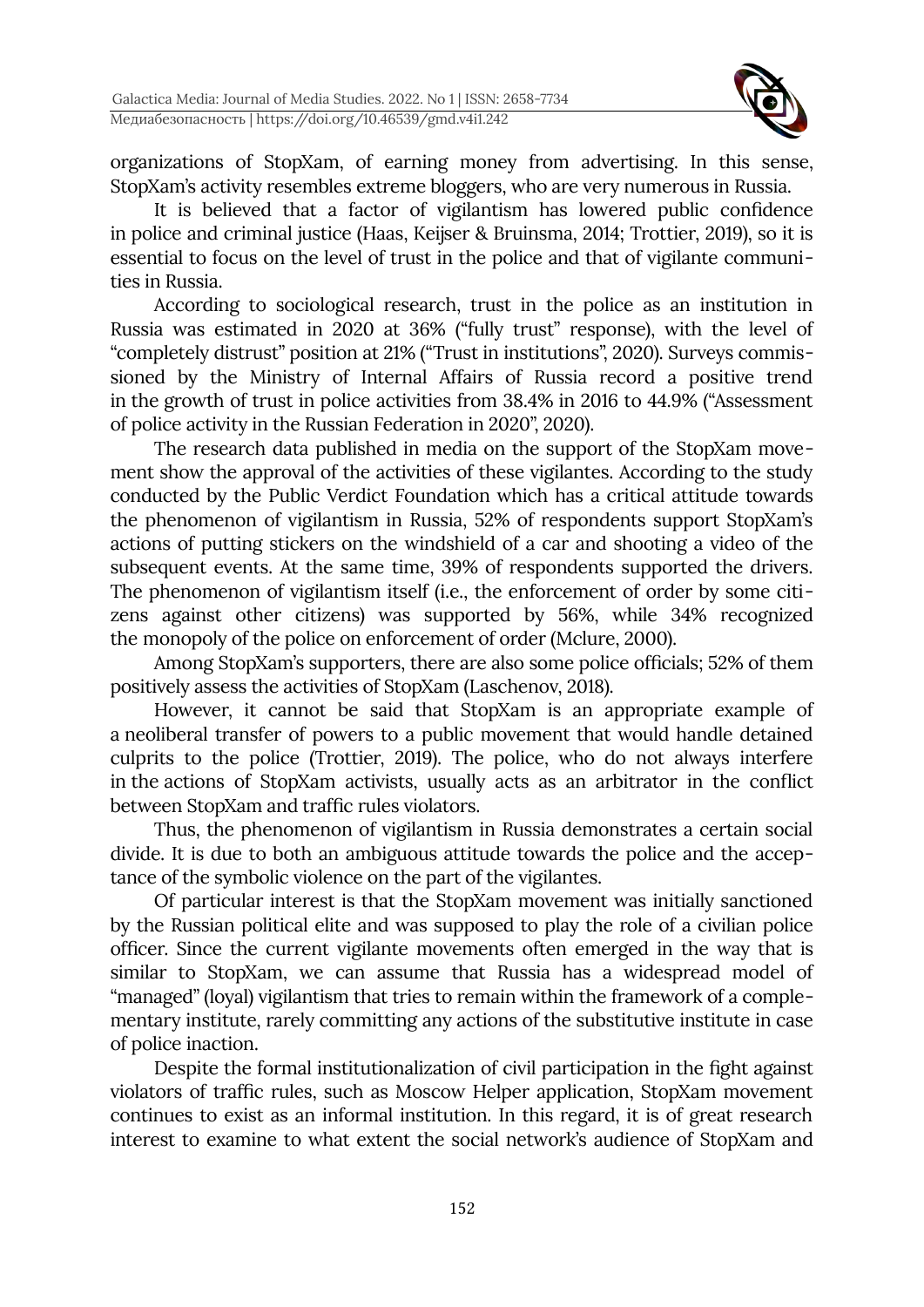

Moscow Helper overlap. Are these initiatives complementary or substitutive, or do they exist in parallel?

# **Methods**

Using the API (application programming interface) of Vk.com, we collected data on subscribers of five communities (Table 2): the "StopXam" group [\(https://vk.com/StopXam\)](https://vk.com/StopXam), the "StopXam Moscow" group [\(https://vk.com/StopXam\\_msk\\_official](https://vk.com/StopXam_msk_official)), the official "Moscow Helper" group [\(https://vk.com/moshelperapp](https://vk.com/moshelperapp)), the unofficial "Moscow Helper" group [\(https://vk.com/pak\\_pm](https://vk.com/pak_pm)), and the group representing the opponents of "Moscow Helper" [\(https://vk.com/netpm\)](https://vk.com/netpm). We formed a data set consisting of 415566 records which include basic information about subscribers, namely id, user-specified name, age, city.

| Community                        | Number of subcribers |
|----------------------------------|----------------------|
| StopXam                          | 406964               |
| StopXam Moscow                   | 3086                 |
| The official "Moscow Helper"     | 1104                 |
| The unofficial "Moscow Helper"   | 2961                 |
| The opponents of "Moscow Helper" | 1451                 |

#### **Table 2. Number of subscribers in the selected communities**

We deliberately included in the analysis the following groups: a) representing a geographic division, i.e., as in the case of StopXam, national versus regional; b) expressing different opinions: official-unofficial, supporters-opponents. We suppose that this sample provides an opportunity to conduct a comparative study of the links between communities united by common problems of interaction between motorists and pedestrians but differing in approaches to solving them.

To examine the presence or absence of the connection of the selected communities through subscribers, we conducted SNA (social network analysis) using the Graphistry program. The advantage of Graphistry is the ability to analyze data sets of unlimited size and explore big graphs. A social network representation has nodes for people and edges connecting nodes to represent relationships between them. Moreover, we used descriptive statistics to analyze users' demographic characteristics and identify hidden patterns.

### **Results**

As a result of the network analysis (Fig. 1), it should be noted with great caution that all the selected groups are poorly connected with each other. Although StopXam is the common group for all represented, the number of persons who are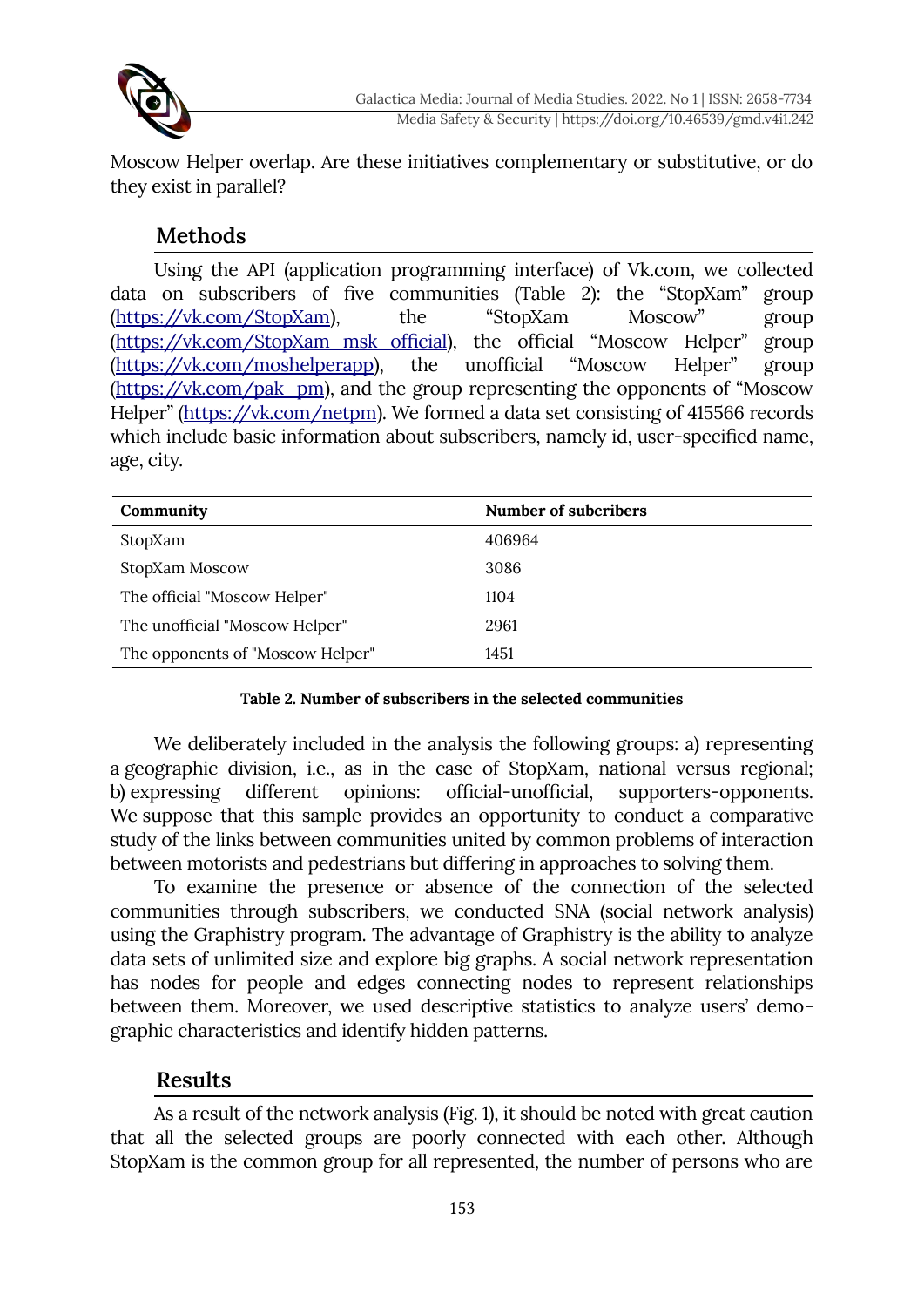

subscribers to different communities simultaneously does not allow us to conclude that there is a significant overlap of audiences. The only exception is StopXam Moscow, where a flow of the audience from StopXam can be noticed.





The subscribers of the unofficial community of Moscow Helpers are twice (almost three times) as numerous as the subscribers of the official community; this can be explained by a tendency to avoid formal institutions and official information, even in the context of e-participation tools.

A certain closeness of the audience is observed between the official and unofficial groups of Moscow Helper, while the opponents of the Moscow Helper participate more in the unofficial group (Table 3).

An interesting result is demonstrated through the analysis of the gender composition of the studied communities (Table 4). In all the groups selected for analysis, there were more males among the members. The smallest disproportion is characteristic of the official community of Moscow Helper, while the largest disproportion is found in the Moscow StopXam community. We hypothesize that women are more actively involved in formal, well-established institutions, while men are more willing to join the activities of informal groups and monitor informal practices with the use of violence.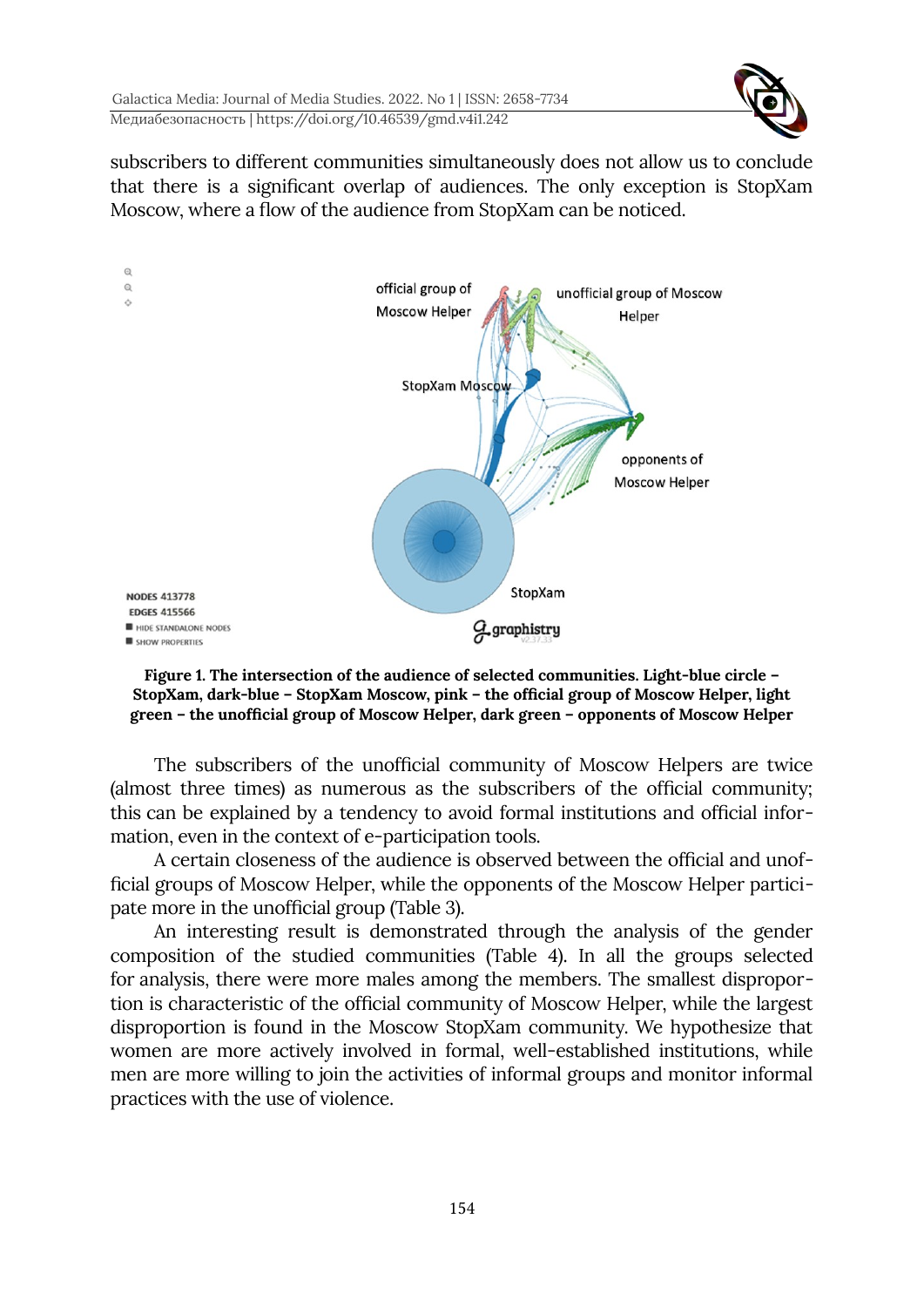

|                                        | StopXam      | <b>StopXam</b><br><b>Moscow</b> | The official<br>"Moscow<br>Helper" | The unofficial<br>"Moscow<br>Helper" | The opponents<br>of "Moscow<br>Helper" |
|----------------------------------------|--------------|---------------------------------|------------------------------------|--------------------------------------|----------------------------------------|
| StopXam                                | $\mathbf{0}$ | 1444                            | 54                                 | 110                                  | 104                                    |
| StopXam Mos-<br>cow                    | 1444         | $\mathbf{0}$                    | 15                                 | 18                                   | $\overline{4}$                         |
| The official<br>"Moscow<br>Helper"     | 54           | 15                              | $\mathbf{0}$                       | 61                                   | 12                                     |
| The unofficial<br>"Moscow<br>Helper"   | 110          | 18                              | 61                                 | $\mathbf{0}$                         | 40                                     |
| The opponents<br>of "Moscow<br>Helper" | 104          | $\overline{4}$                  | 12                                 | 40                                   | $\boldsymbol{0}$                       |

**Table 3. The intersection of the audience of selected communities (number of joint users)**

| Gender | StopXam, % | StopXam<br>Moscow, % | The official<br>"Moscow<br>Helper", % | The unofficial<br>"Moscow<br>Helper", % | The opponents of<br>"Moscow Helper", % |
|--------|------------|----------------------|---------------------------------------|-----------------------------------------|----------------------------------------|
| Male   | 85,6       | 87,3                 | 52,6                                  | 67,7                                    | 81,0                                   |
| Female | 14.4       | 12,7                 | 47,4                                  | 32,3                                    | 19,0                                   |
| Total  | 100,0      | 100,0                | 100,0                                 | 100,0                                   | 100,0                                  |

#### **Table 4. Gender distribution in virtual communities**

The analysis of the age distribution did not reveal any significant deviations (Table 5). The most numerous groups, those aged 21-30 and 31-40, in the analyzed communities are also the most numerous in the Vk.com social network in general. But a significantly lower number of the audience aged 41-50 who usually have cars, may indirectly indicate that these communities attract the attention of a younger audience, which is characterized by more emotional and more aggressive behavior.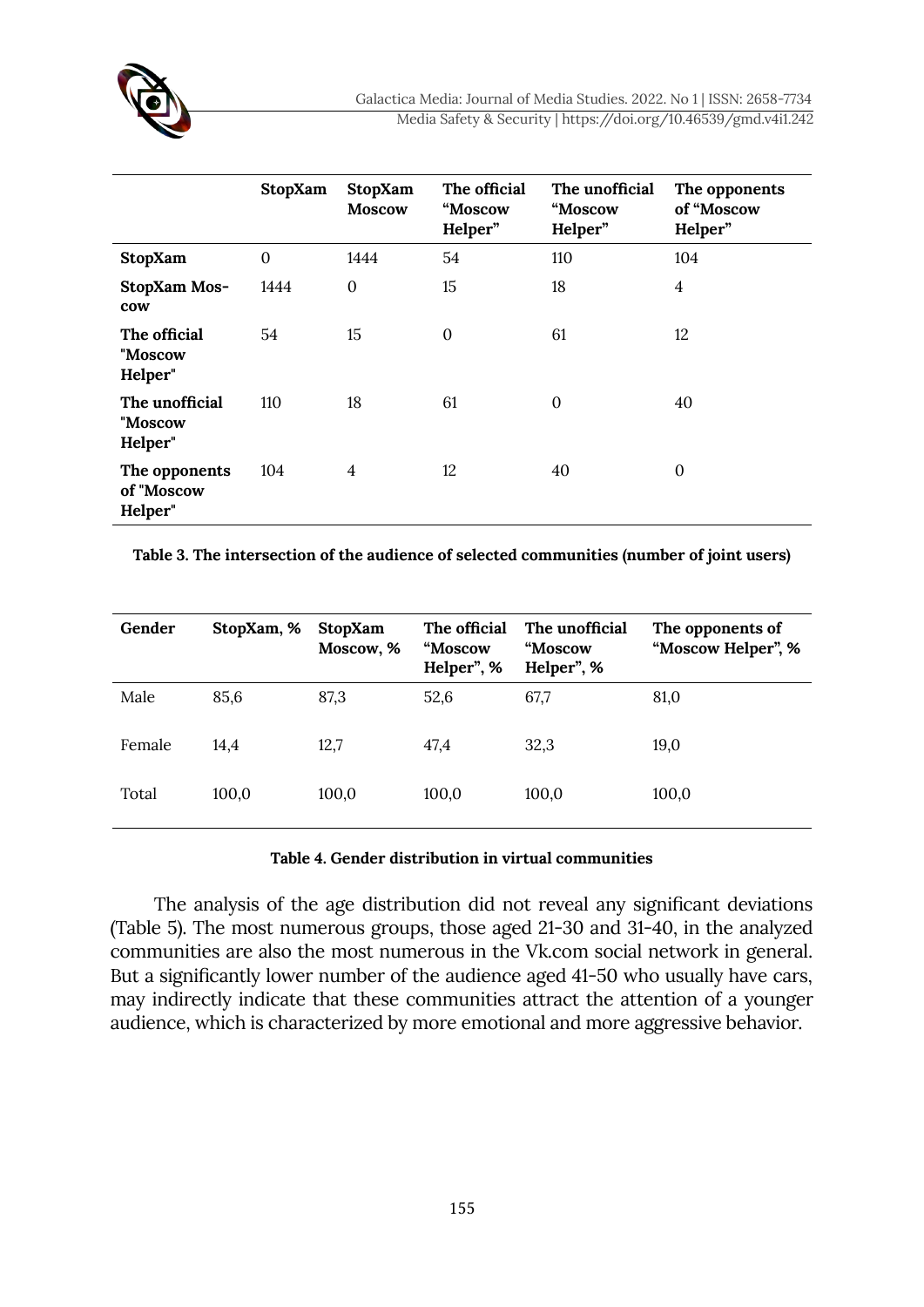

| Age           | StopXam, % | StopXam<br>Moscow,<br>% | The offi-<br>cial "Mos-<br>cow<br>Helper", % | The unof-<br>ficial<br>"Moscow<br>Helper",<br>% | The oppo-<br>nents of<br>"Moscow<br>Helper", % |
|---------------|------------|-------------------------|----------------------------------------------|-------------------------------------------------|------------------------------------------------|
| under 20      | 1,8        | 7,9                     | 3,7                                          | 4,4                                             | 2,3                                            |
| $21 - 30$     | 14,6       | 13,2                    | 8,7                                          | 9,2                                             | 13,4                                           |
| $31 - 40$     | 12,9       | 20,4                    | 10,5                                         | 6,2                                             | 15,2                                           |
| $41 - 50$     | 1,7        | 5,7                     | 3,9                                          | 1,7                                             | 4,3                                            |
| $51 - 60$     | 0,3        | 1,5                     | 1,7                                          | 0,5                                             | 0,9                                            |
| 61-70         | 0,1        | 0,4                     | 0,6                                          | 0,1                                             | 0,1                                            |
| $71 - 80$     | 0,1        | 0,1                     | 0,1                                          | 0,1                                             | 0,3                                            |
| $81 - 90$     | 0,0        | 0,1                     | 0,0                                          | 0,0                                             | 0,3                                            |
| 91-100        | 0,1        | 0,0                     | 0,2                                          | 0,0                                             | 0,1                                            |
| over 100      | 0,5        | 1,0                     | 0,4                                          | 0,5                                             | 0,7                                            |
| Not indicated | 67,8       | 49,6                    | 70,2                                         | 77,3                                            | 62,4                                           |
| Total         | 100,0      | 100,0                   | 100,0                                        | 100,0                                           | 100,0                                          |

#### **Table 5. Age distribution in virtual communities**

It is important to note that there are almost 50,000 Muscovites in the national community of StopXam. In contrast, the total number of participants in the Moscow community of StopXam is slightly more than 3,000 people (Table 6). This can be explained by the fact that users of the national community perceive StopXam more as a newsmaker, a type of an extreme blogger, a specific media, i.e., see it as entertainment. Most users of the national community probably do not support this movement or vigilantism in general. We assume they are just interested in watching the development of the conflict. This might explain the weak connections between the large community of StopXam and other groups.

This is also confirmed by the fact that the participants of other groups most often get together in the StopXam community, which does not coordinate the vigilantes but promotes their values and provides a general news feed on the issue. Since members of these communities rarely indicate their political views on social media profiles (StopXam – 5,9%, StopXam Moscow – 7,4%, the official "Moscow Helper" – 5.1%, the unofficial "Moscow Helper" – 2.2%, the opponents of "Moscow Helper" – 3.3%), the influence of vigilante groups might be an essential factor in shaping their values.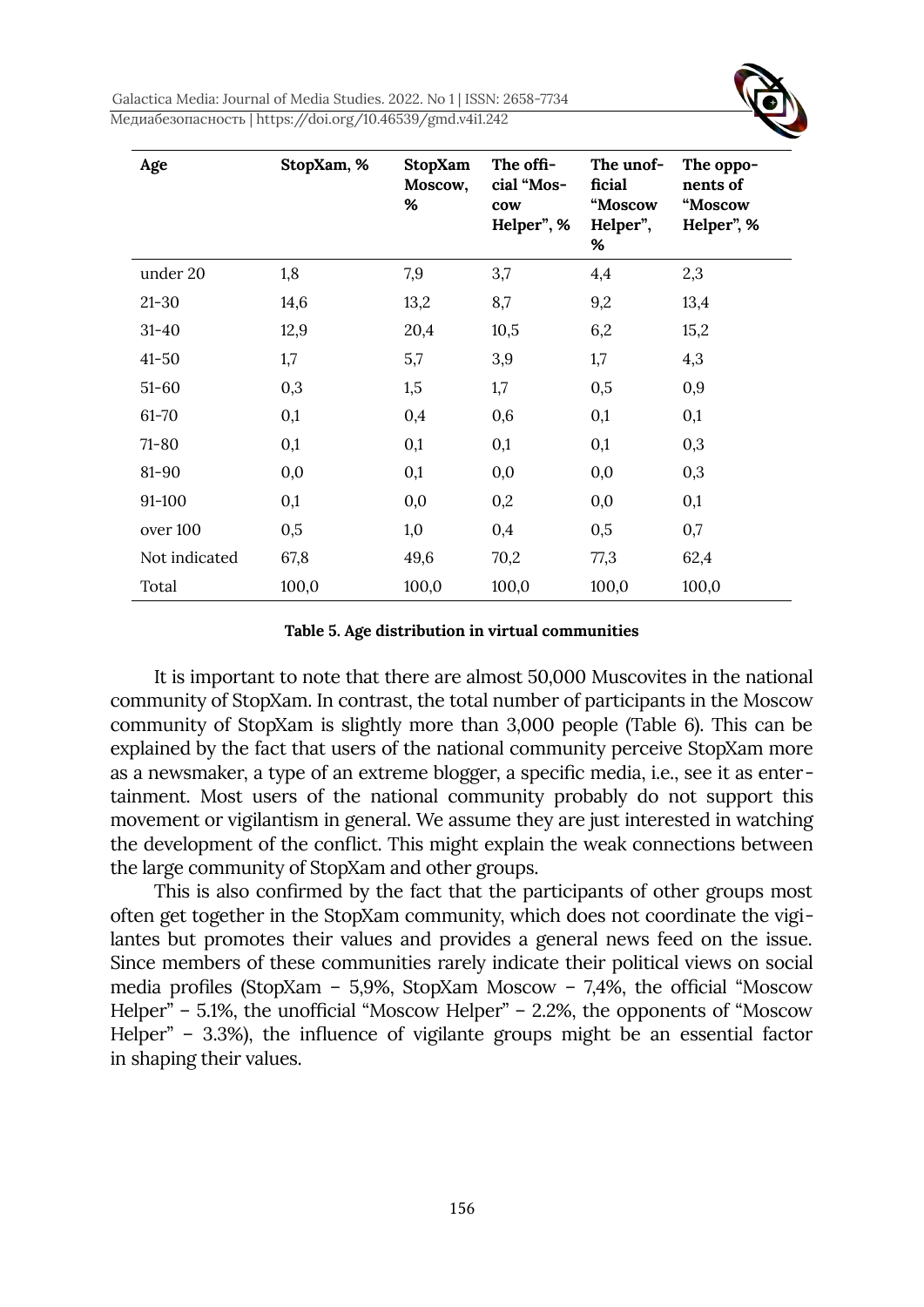Galactica Media: Journal of Media Studies. 2022. No 1 | ISSN: 2658-7734 Media Safety & Security | https://doi.org/10.46539/gmd.v4i1.242

| City             | StopXam,<br>% | StopXam<br>Moscow, % | The official<br>"Moscow<br>Helper", % | The unof-<br>ficial<br>"Moscow<br>Helper", % | The oppo-<br>nents of<br>"Moscow<br>Helper", % |
|------------------|---------------|----------------------|---------------------------------------|----------------------------------------------|------------------------------------------------|
| Not indicated    | 34,9          | 24,4                 | 38,1                                  | 72,3                                         | 26,3                                           |
| <b>Moscow</b>    | 12,1          | 24,8                 | 46,1                                  | 11,4                                         | 57,2                                           |
| Saint-Petersburg | 5,9           | 5,3                  | 1,8                                   | 1,2                                          | 1,9                                            |
| Other            | 47,2          | 45,5                 | 13,9                                  | 15,1                                         | 14,6                                           |
| Total            | 100,0         | 100,0                | 100,0                                 | 100,0                                        | 100,0                                          |

**Table 6. Distribution of followers by city**

#### **Conclusion and Discussion**

The main goal of the current study was to determine a model of digital vigilantism in Russia in the context of the development of alternative e-democracy institutions based on the analysis of the social media activity of StopXam. Considering e-democracy only as a platform that creates a field of opportunities for the enjoyment of one's rights, with the weakening of the discourse of responsibility, leads to the fact that a part of civil society, such as vigilantes, takes on the functions of committing violence (including symbolic violence) to 'educate' another part of society. Even if this can contribute to public self-regulation in some cases, one must also consider the risks of taking over the civil society when cohesive minorities are able to impose their values on the majority, using fear and intimidation.

Nevertheless, vigilantism cannot be evaluated exclusively from a negative position. The findings of this study suggest that vigilantism could be considered as an instrument of informal institutionalization, which can be used by political actors (primarily the government) to set the rules of the game that correspond to established public values.

The current study has revealed that in Russia, vigilantism is allowed in the form of complementary or substitutive institutions. Vigilantes who seek to occupy the accommodating or the competing niche are subject to more consistent and decisive sanctions. Thus, compliance with public values is a factor of correspondence to the type of informal institution in Russia. The long existence of vigilante movements is typical for groups born as a result of the interaction between public organizations and the authorities. They act as 'twilight institutions' or entities of managed vigilantism. The existence of such vigilantes shows to the authorities that conflict situations are not resolved within the framework of formal institutions, which can, nevertheless, be temporarily resolved at the level of interaction between individual citizens. Creation of groups that are ready to observe the general principles of the game's rules and impose common values with only minor, occasional violations of the letter of the law is becoming a working model of managed vigilantism.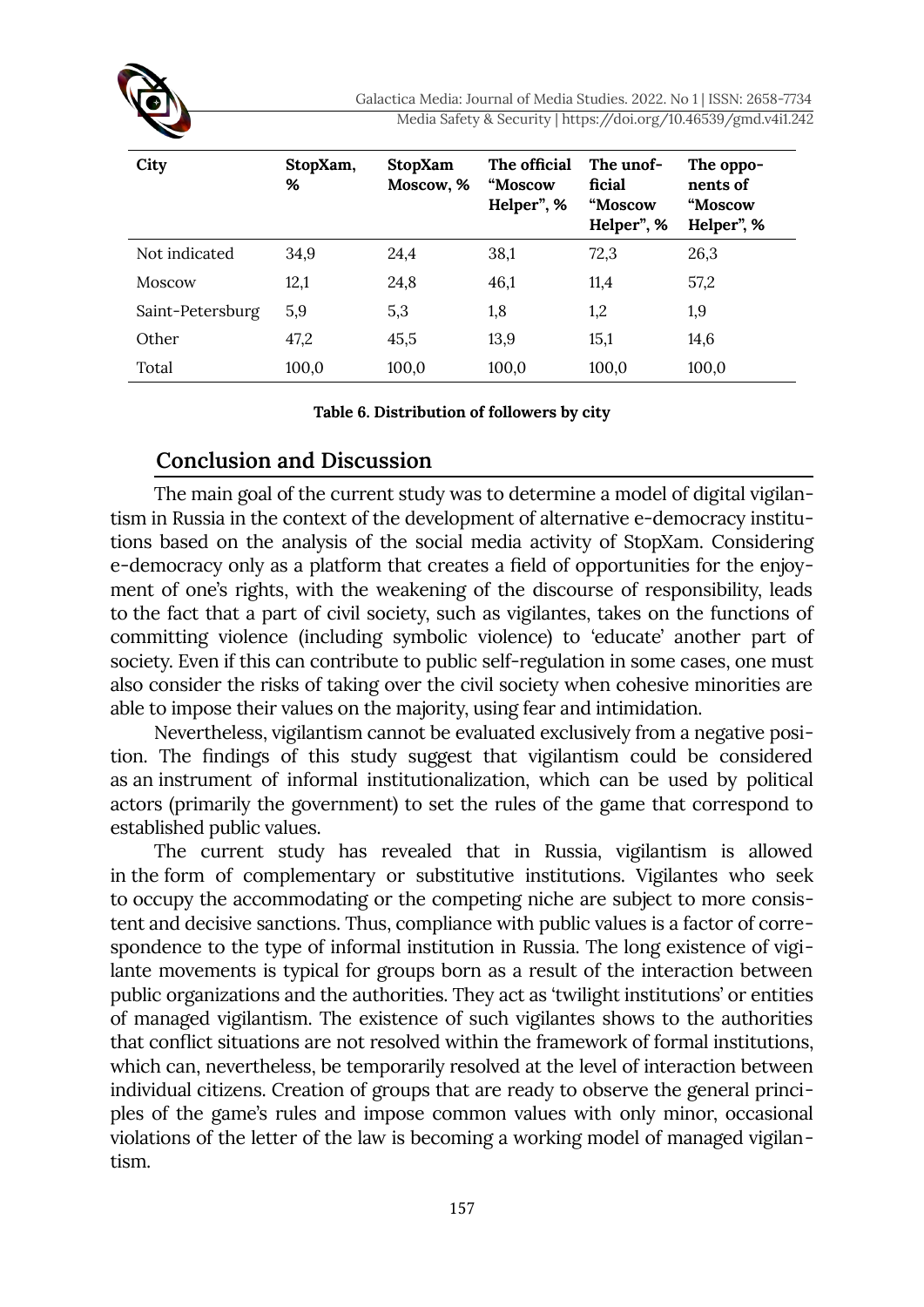

As monopoly on violent activity is a fundamental characteristic of the state, any claims of civil society to legitimate violence that deny such state monopoly are a very threatening trend for the state as such (Trottier, 2019). In this sense, managed vigilantism is a perilous game since the very existence of such groups illustrates the ongoing inefficiency of public institutions. The results of this study indicate that the lack of proper legitimacy of police which is associated, among other things, with its insufficient effectiveness, leads to the fact that the police (or an insufficiently strict system of sanctions) might be a negative factor for state legitimacy as a whole. As a consequence, some groups such as StopXam take over a part of state functions.

In addition, regular use of institutionalized vigilantism can provoke a wave of uncontrolled spontaneous vigilantism. As Bateson notes, "when citizens resort to self-help in one domain (ex: trash collection), they also appear to express greater desires for self-help in other domains" (Bateson, 2021, p. 937). The ongoing functioning of vigilante groups leads to the emergence of imitators who seek to transfer their experience to other spheres.

This study has found out that vigilantism forms a specific culture of action. The difference in the means of vigilantism and e-participation is in the role played by the citizen. If e-participation offers a person the role of an "informer", then vigilantism attracts one offering the role of a self-proclaimed policeman, an actor entitled to symbolic or ordinary violence. As Bateson notes, "vigilantism is more than a reaction to crime; it is an exercise in power" (Bateson, 2021, p. 933).

It is interesting to note the transfer of vigilant practices to the digital environment. The role that the vigilantes from StopXam acquire in Russian social networks is more similar to the activities of bloggers. For instance, StopXam activists from Saint Petersburg insert advertising into their videos to earn funds for their campaigns. Such institutional vigilantism bears minimal resemblance in its consequences to the results of spontaneous vigilante activities. Institutional digital vigilantism tends to turn vigilante practices into a routine. It does not become a factor of spontaneous, violent, and intense mass attacks on one person, as it happens in cases of cyberbullying. The routinization of vigilantism contributes to the fact that the phenomenon with which it struggles gradually turns into a practice that, albeit disapproved, does not require intense symbolic violence. In this regard, institutional vigilantism has extremely limited opportunities in online mobilization.

The most remarkable result to emerge from the data is that the existence of such groups as opponents of Moscow Helper application, with a comparable number of subscribers, demonstrates a significant public divide on this issue and the weakness of the formal institution both in terms of action and in terms of values. The actual "non-civil society" in this sense is produced not by vigilantes but by opponents of the institutionalization of e-participation. Simultaneously, the weak intersection of the audiences of the five analyzed communities justifies that the problem of non-compliance with the rules does not cause such a strong reaction in society that would require the consolidation of all fighters against illegal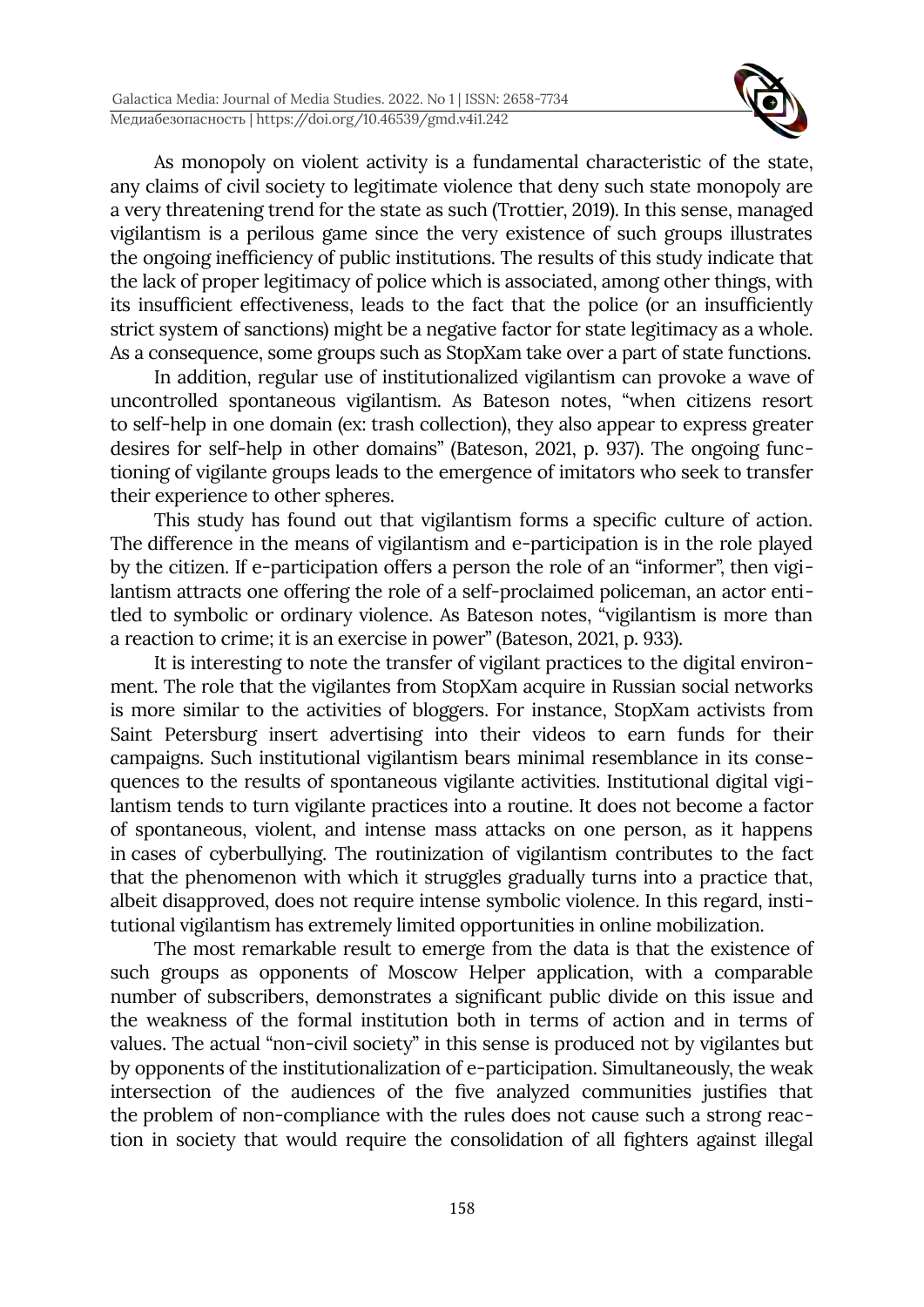

parking. Although this problem is of some interest, it is at the periphery of public attention.

We believe that the development of e-participation and effective changes in legislation can create an institutional environment that would drive out such informal institutions as vigilantism. When the signs of dysfunctions in the social system decrease, an actor fighting against the dysfunctions will not be wanted.

Another measure contributing to the disappearance of Russian vigilante movements aimed at combating road code violators is the introduction of stricter formal sanctions since Russian legislation in this area has been criticized for being too lenient.

Finally, a number of potential limitations need to be considered. First, the example of StopXam could not be extended to all vigilant communities in Russia, although some of them have a similar evolution and work in a similar institutional environment. Nevertheless, only a comprehensive comparative analysis can confirm the prevalence of the model of managed vigilantism. Secondly, network analysis as a stand-alone method can not reveal the degree of vigilante media impact on the audience. The use of qualitative methods for studying audience engagement (such as surveys) is required.

# **Acknowledgments**

The reported study was funded by RFBR and EISR according to the research project № 21-011-31445 "Digital vigilantism and the practice of creating public values: hijacking network civil society?"

Исследование выполнено при финансовой поддержке РФФИ и ЭИСИ в рамках научного проекта № 21-011-31445 «Цифровой вигилантизм и практики формирования публичных ценностей: захват сетевого гражданского общества?»

# References

- Arrobi, M. Z. (2019). Vigilantism A 'Twilight Institution': Islamic Vigilante Groups and the State in Post-Suharto Yogyakarta. *PCD Journal*, *6*(2), 213. <https://doi.org/10.22146/pcd.35215>
- *Assessment of police performance in the Russian Federation in 2021 According to FGKU VNII MIA of Russia*. (2020). Official website of the Ministry of Internal Affairs of the Russian Federation. <https://xn--b1aew.xn--p1ai/publicopinion> (In Russian).
- Bateson, R. (2021). The Politics of Vigilantism. *Comparative Political Studies*, *54*(6), 923–955. <https://doi.org/10.1177/0010414020957692>
- Bremmer, I. (2010). Democracy in Cyberspace: What Information Technology Can and Cannot Do. *Foreign Affairs*, *89*(6), 86–92.

Burrows, W. E. (1976). *Vigilante!* Harcourt Brace Jovanovich.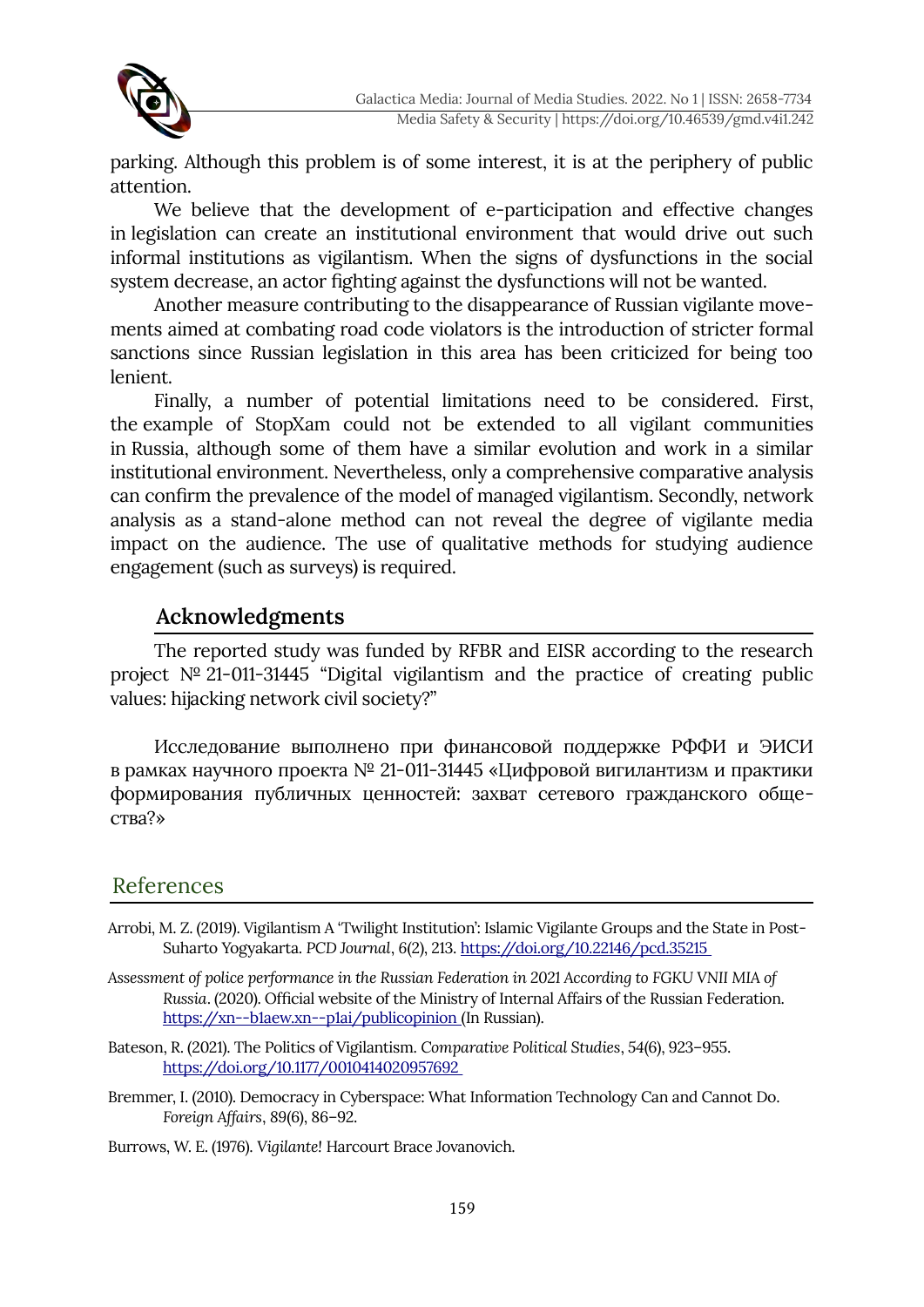Galactica Media: Journal of Media Studies. 2022. No 1 | ISSN: 2658-7734 Медиабезопасность | https://doi.org/10.46539/gmd.v4i1.242



- Chadwick, A. (2003). Bringing E-Democracy Back In: Why it Matters for Future Research on E-Governance. *Social Science Computer Review*, *21*(4), 443–455. <https://doi.org/10.1177/0894439303256372>
- Chang, L. Y. C., & Poon, R. (2017). Internet Vigilantism: Attitudes and Experiences of University Students Toward Cyber Crowdsourcing in Hong Kong. *International Journal of Offender Therapy and Comparative Criminology*, *61*(16), 1912–1932. <https://doi.org/10.1177/0306624X16639037>
- Douglas, D. M. (2016). Doxing: A conceptual analysis. *Ethics and Information Technology*, *18*(3), 199–210. <https://doi.org/10.1007/s10676-016-9406-0>
- Fang, Z. (2002). E-Government in Digital Era: Concept, practice, and development. *International Journal of The Computer, The Internet and Management*, *10*(2), 1–22.
- Gabdulhakov, R. (2018). Citizen-Led Justice in Post-Communist Russia: From Comrades' Courts to Dotcomrade Vigilantism. *Surveillance & Society*, *16*(3), 314–331. <https://doi.org/10.24908/ss.v16i3.6952>
- Gupta, M. P., & Jana, D. (2003). E-government evaluation: A framework and case study. *Government Information Quarterly*, *20*(4), 365–387. <https://doi.org/10.1016/j.giq.2003.08.002>
- Haas, N. E., de Keijser, J. W., & Bruinsma, D. J. N. (2014). Public support for vigilantism, confidence in police and police responsiveness. *Policing and Society*, *24*(2), 224–241. [https://doi.org/](https://doi.org/10.1080/10439463.2013.784298) [10.1080/10439463.2013.784298](https://doi.org/10.1080/10439463.2013.784298)
- Helmke, G., & Levitsky, S. (2004). Informal Institutions and Comparative Politics: A Research Agenda. *Perspectives on Politics*, *2*(04), 725–740.<https://doi.org/10.1017/S1537592704040472>
- Klein, A. G. (2015). Vigilante Media: Unveiling Anonymous and the Hacktivist Persona in the Global Press. *Communication Monographs*, *82*(3), 379–401. <https://doi.org/10.1080/03637751.2015.1030682>
- Lashchenov, M. S. (2018). *Building social partnerships in law enforcement* [PhD Thesis]. Military University of the Russian Ministry of Defence. (In Russian).
- Lund, C. (2006). Twilight Institutions: Public Authority and Local Politics in Africa. *Development and Change*, *37*(4), 685–705.<https://doi.org/10.1111/j.1467-7660.2006.00497.x>
- Macintosh, A., & Smith, E. (2002). Citizen Participation in Public Affairs. In R. Traunmüller & K. Lenk (Eds.), *Electronic Government* (Vol. 2456, pp. 256–263). Springer Berlin Heidelberg.  [https://doi.org/10.1007/978-3-540-46138-8\\_41](https://doi.org/10.1007/978-3-540-46138-8_41)
- McLure, H. (2000). The Wild, Wild Web: The Mythic American West and the Electronic Frontier. *The Western Historical Quarterly*, *31*(4), 457.<https://doi.org/10.2307/970103>
- Nivette, A. E. (2014). Legitimacy and crime: Theorizing the role of the state in cross-national criminological theory. *Theoretical Criminology*, *18*(1), 93–111. <https://doi.org/10.1177/1362480613499793>
- Nivette, A. E. (2016). Institutional ineffectiveness, illegitimacy, and public support for vigilantism in Latin America. *Criminology*, *54*(1), 142–175.<https://doi.org/10.1111/1745-9125.12099>
- Päivärinta, T., & Sæbø, Ø. (2006). Models of E-Democracy. *Communications of the Association for Information Systems*, *17*.<https://doi.org/10.17705/1CAIS.01737>
- Rosenbaum, H. J., & Sederberg, P. C. (1974). Vigilantism: An Analysis of Establishment Violence. *Comparative Politics*, *6*(4), 541.<https://doi.org/10.2307/421337>
- Schuberth, M. (2013). *Challenging the Weak States Hypothesis: Vigilantism in South Africa and Brazil* (SSRN Scholarly Paper ID 2645163). Social Science Research Network.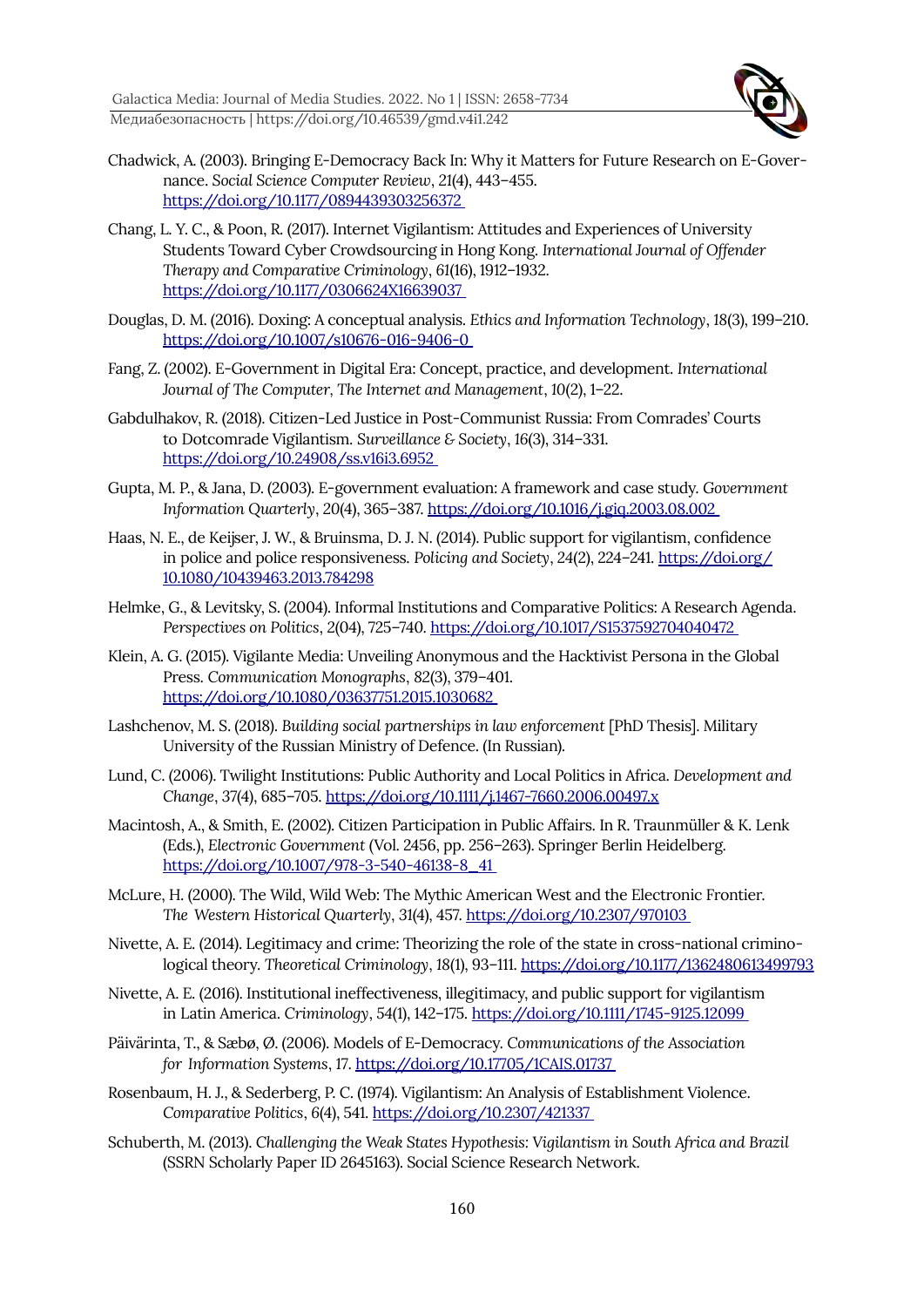

- Skoric, M. M., Chua, J. P. E., Liew, M. A., Wong, K. H., & Yeo, P. J. (2010). Online Shaming in the Asian Context: Community Empowerment or Civic Vigilantism? *Surveillance & Society*, *8*(2), 181–199. <https://doi.org/10.24908/ss.v8i2.3485>
- Smokowski, P. R., & Evans, C. B. R. (2019). Cyberbullying: Playground Politics (and Worse) in Cyberspace. In P. R. Smokowski & C. B. R. Evans, *Bullying and Victimization Across the Lifespan* (pp. 107–122). Springer International Publishing. https://doi.org/10.1007/978-3-030-20293- 4\_5
- Smorgunov, L., Popova, O., & Tropinova, E. (2020). Citizens' Attitudes to e-Government: A Study Across Ten Russian Regions. In D. A. Alexandrov, A. V. Boukhanovsky, A. V. Chugunov, Y. Kabanov, O. Koltsova, & I. Musabirov (Eds.), *Digital Transformation and Global Society* (Vol. 1242, pp. 250–262). Springer International Publishing. [https://doi.org/10.1007/978-3-](https://doi.org/10.1007/978-3-030-65218-0_19) [030-65218-0\\_19](https://doi.org/10.1007/978-3-030-65218-0_19)
- Trottier, D. (2017). Digital Vigilantism as Weaponisation of Visibility. *Philosophy & Technology*, *30*(1), 55-72.<https://doi.org/10.1007/s13347-016-0216-4>
- Trottier, D. (2020). Denunciation and doxing: Towards a conceptual model of digital vigilantism. *Global Crime*, *21*(3–4), 196–212.<https://doi.org/10.1080/17440572.2019.1591952>
- Trust in institutions. (2020). *ANO Levada-Centre (included by the Ministry of Justice in the register of non-profit organisations performing the functions of a foreign agent)*. <https://www.levada.ru/2020/09/21/doverie-institutam/> (In Russian).
- Volkova, A. V., & Lukyanova, G. V. (2020). Communication Strategies of Digital Vigilantes: In Search of Justice. *2020 IEEE Communication Strategies in Digital Society Seminar (ComSDS)*, 24–26. <https://doi.org/10.1109/ComSDS49898.2020.9101239>
- Volkova, A. V., Lukyanova, G. V., & Martyanov, D. S. (2021). Digital vigilantism: Behavioural patterns and value orientations. *South Russian Journal of Social Sciences*, *22*(2), 37–52. <https://doi.org/10.31429/26190567-22-2-37-52> (In Russian).
- Walsh, J. P. (2014). Watchful Citizens: Immigration Control, Surveillance and Societal Participation. *Social & Legal Studies*, *23*(2), 237–259.<https://doi.org/10.1177/0964663913519286>
- Wilkinson, D. L., Beaty, C. C., & Lurry, R. M. (2009). Youth Violence—Crime or Self-Help? Marginalized Urban Males' Perspectives on the Limited Efficacy of the Criminal Justice System to Stop Youth Violence. *The ANNALS of the American Academy of Political and Social Science*, *623*(1), 25–38.<https://doi.org/10.1177/0002716208330484>
- Wirtz, B. W., Daiser, P., & Binkowska, B. (2018). E-participation: A Strategic Framework. *International Journal of Public Administration*, *41*(1), 1–12.<https://doi.org/10.1080/01900692.2016.1242620>

#### Список литературы

- Arrobi, M. Z. (2019). Vigilantism A 'Twilight Institution': Islamic Vigilante Groups and the State in Post-Suharto Yogyakarta. *PCD Journal*, *6*(2), 213. <https://doi.org/10.22146/pcd.35215>
- Bateson, R. (2021). The Politics of Vigilantism. *Comparative Political Studies*, *54*(6), 923–955. <https://doi.org/10.1177/0010414020957692>
- Bremmer, I. (2010). Democracy in Cyberspace: What Information Technology Can and Cannot Do. *Foreign Affairs*, *89*(6), 86–92.
- Burrows, W. E. (1976). *Vigilante!* Harcourt Brace Jovanovich.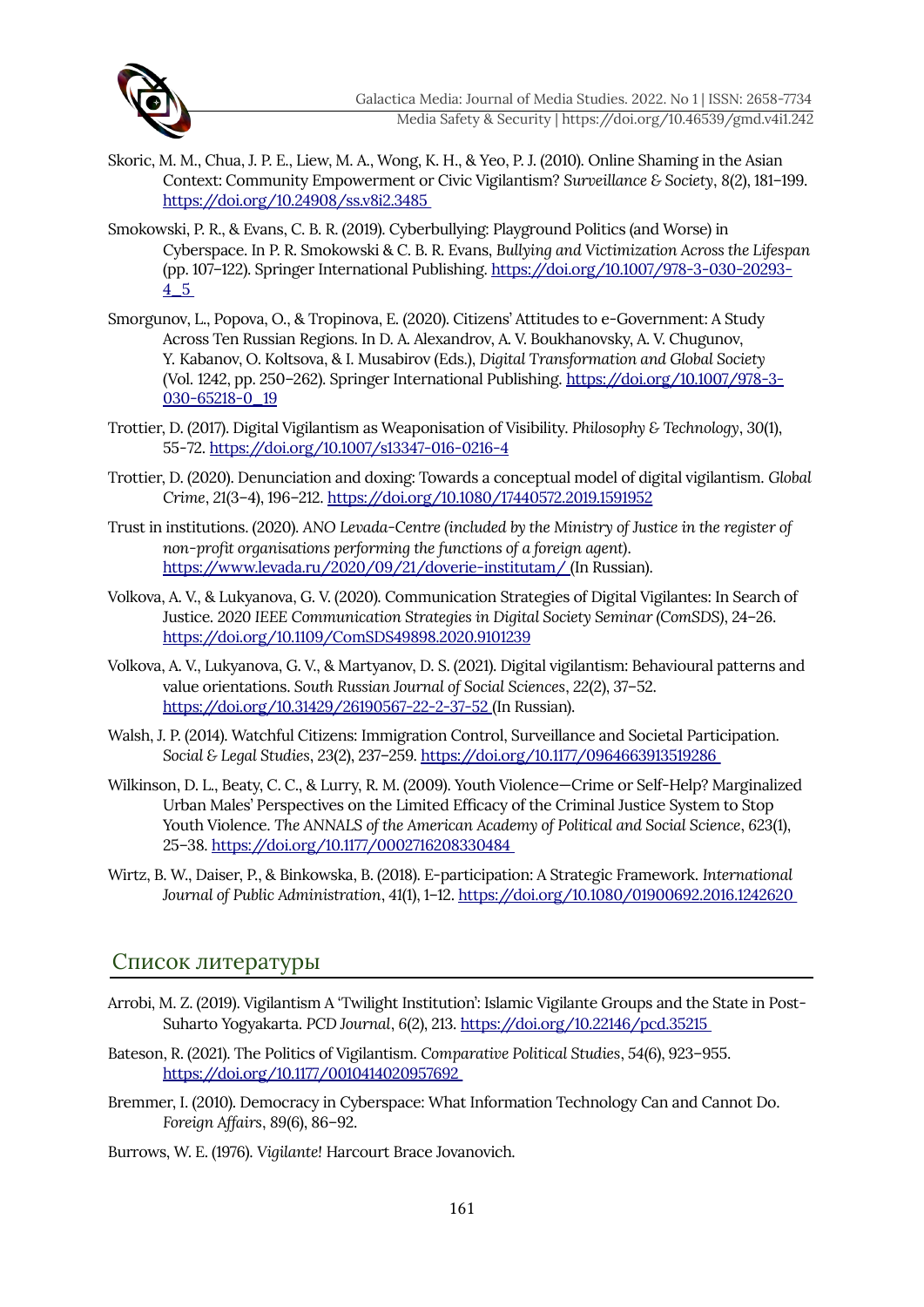Galactica Media: Journal of Media Studies. 2022. No 1 | ISSN: 2658-7734 Медиабезопасность | https://doi.org/10.46539/gmd.v4i1.242



- Chadwick, A. (2003). Bringing E-Democracy Back In: Why it Matters for Future Research on E-Governance. *Social Science Computer Review*, *21*(4), 443–455. <https://doi.org/10.1177/0894439303256372>
- Chang, L. Y. C., & Poon, R. (2017). Internet Vigilantism: Attitudes and Experiences of University Students Toward Cyber Crowdsourcing in Hong Kong. *International Journal of Offender Therapy and Comparative Criminology*, *61*(16), 1912–1932. <https://doi.org/10.1177/0306624X16639037>
- Douglas, D. M. (2016). Doxing: A conceptual analysis. *Ethics and Information Technology*, *18*(3), 199–210. <https://doi.org/10.1007/s10676-016-9406-0>
- Fang, Z. (2002). E-Government in Digital Era: Concept, practice, and development. *International Journal of The Computer, The Internet and Management*, *10*(2), 1–22.
- Gabdulhakov, R. (2018). Citizen-Led Justice in Post-Communist Russia: From Comrades' Courts to Dotcomrade Vigilantism. *Surveillance & Society*, *16*(3), 314–331. <https://doi.org/10.24908/ss.v16i3.6952>
- Gupta, M. P., & Jana, D. (2003). E-government evaluation: A framework and case study. *Government Information Quarterly*, *20*(4), 365–387. <https://doi.org/10.1016/j.giq.2003.08.002>
- Haas, N. E., de Keijser, J. W., & Bruinsma, D. J. N. (2014). Public support for vigilantism, confidence in police and police responsiveness. *Policing and Society*, *24*(2), 224–241. <https://doi.org/10.1080/10439463.2013.784298>
- Helmke, G., & Levitsky, S. (2004). Informal Institutions and Comparative Politics: A Research Agenda. *Perspectives on Politics*, *2*(04), 725–740.<https://doi.org/10.1017/S1537592704040472>
- Klein, A. G. (2015). Vigilante Media: Unveiling Anonymous and the Hacktivist Persona in the Global Press. *Communication Monographs*, *82*(3), 379–401. <https://doi.org/10.1080/03637751.2015.1030682>
- Lund, C. (2006). Twilight Institutions: Public Authority and Local Politics in Africa. *Development and Change*, *37*(4), 685–705.<https://doi.org/10.1111/j.1467-7660.2006.00497.x>
- Macintosh, A., & Smith, E. (2002). Citizen Participation in Public Affairs. In R. Traunmüller & K. Lenk (Eds.), *Electronic Government* (Vol. 2456, pp. 256–263). Springer Berlin Heidelberg.  [https://doi.org/10.1007/978-3-540-46138-8\\_41](https://doi.org/10.1007/978-3-540-46138-8_41)
- McLure, H. (2000). The Wild, Wild Web: The Mythic American West and the Electronic Frontier. *The Western Historical Quarterly*, *31*(4), 457.<https://doi.org/10.2307/970103>
- Nivette, A. E. (2014). Legitimacy and crime: Theorizing the role of the state in cross-national criminological theory. *Theoretical Criminology*, *18*(1), 93–111. <https://doi.org/10.1177/1362480613499793>
- Nivette, A. E. (2016). Institutional ineffectiveness, illegitimacy, and public support for vigilantism in Latin America. *Criminology*, *54*(1), 142–175. <https://doi.org/10.1111/1745-9125.12099>
- Päivärinta, T., & Sæbø, Ø. (2006). Models of E-Democracy. *Communications of the Association for Information Systems*, *17*.<https://doi.org/10.17705/1CAIS.01737>
- Rosenbaum, H. J., & Sederberg, P. C. (1974). Vigilantism: An Analysis of Establishment Violence. *Comparative Politics*, *6*(4), 541.<https://doi.org/10.2307/421337>
- Schuberth, M. (2013). *Challenging the Weak States Hypothesis: Vigilantism in South Africa and Brazil* (SSRN Scholarly Paper ID 2645163). Social Science Research Network.